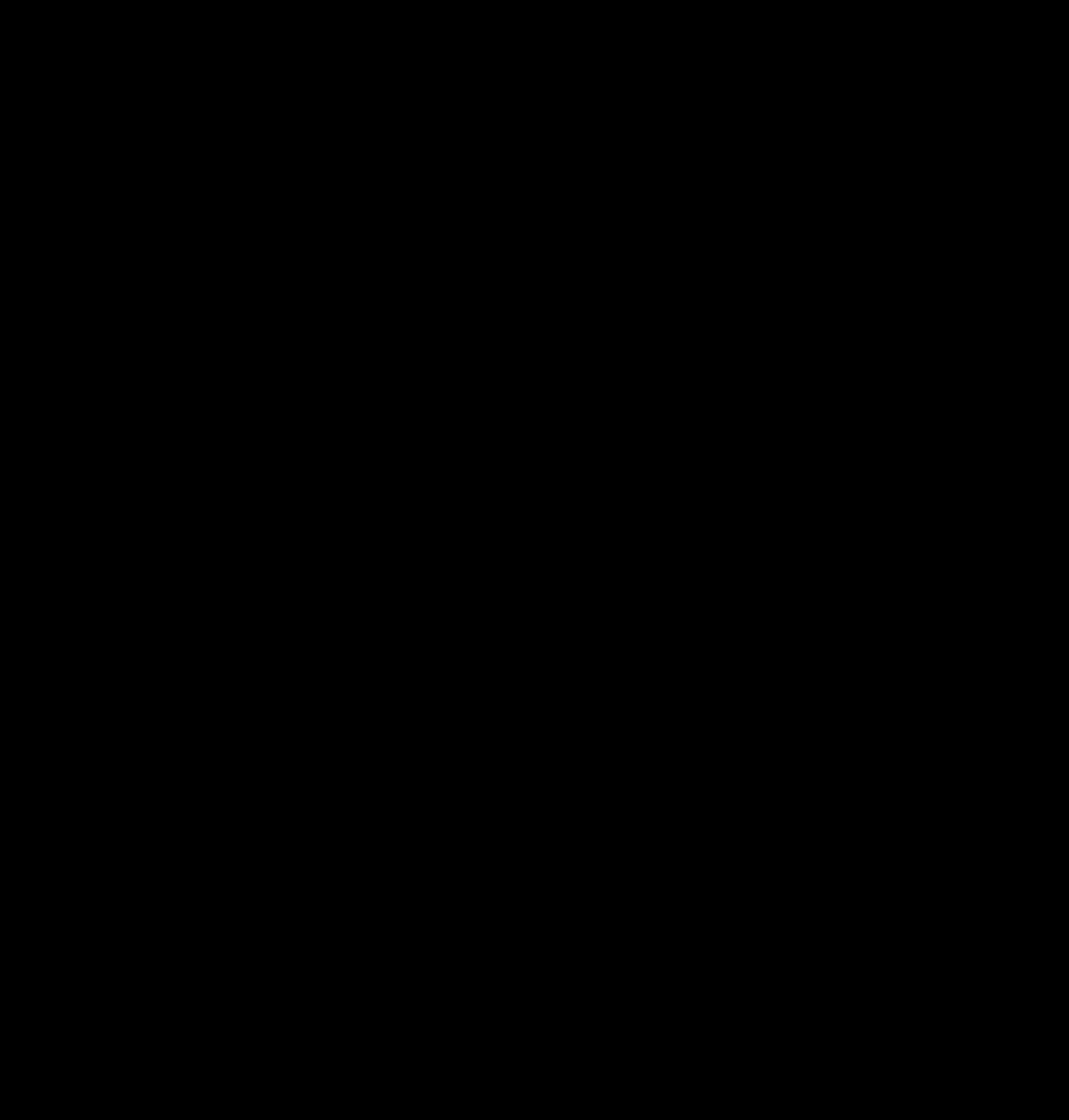





QUALITÀ CERTIFICATA ISO 9001



Con l'esperienza di oltre 40 anni nel settore e il forte orientamento al cliente, siamo in grado di affiancarvi mediante i seguenti punti di forza: - Continua ed attenta ricerca e selezione di materiali.

- Sviluppo costante di innovative tecnologie produttive.

- Precisione e puntualità nell'assistenza vendita e nella gestione degli ordini.

- Affidabilità del servizio post vendita nell'ottica della costante soddisfazione del cliente.

## Fuochi e fiamme, forza e eleganza in cucina

#### Fires and flames, strencht and elegance in the kitchen

With an experience of over 40 years in the field and a strongly customer focused, we are able to support you with the following strengths: - Continuous and careful research and selection of materials.

- Constant development of innovative production technologies.
- Accuracy and punctuality to the sales assistence and to the order management.
- Reliability post-sales service in view of the constantly customer satisfaction.

#### Feuer und Flammen, Kraft und Eleganz in der Küche

Mit der Erfahrung von über 40 Jahren in der Branche und eine starke Kundenorientierung, können wir Sie mit den folgenden Stärken zu unterstützen:

- Kontinuierliche sorgfältiger Forschung und Auswahl der Materialien.

- Weiterentwicklung für innovative Fertigungstechnologien.

- Präzision und Pünktlichkeit bei der Verkaufsunterstützung und der Auftragsabwicklung.

- Zuverlässigen Post-Sales Service angesichts der ständigen Kundenzufriedenheit.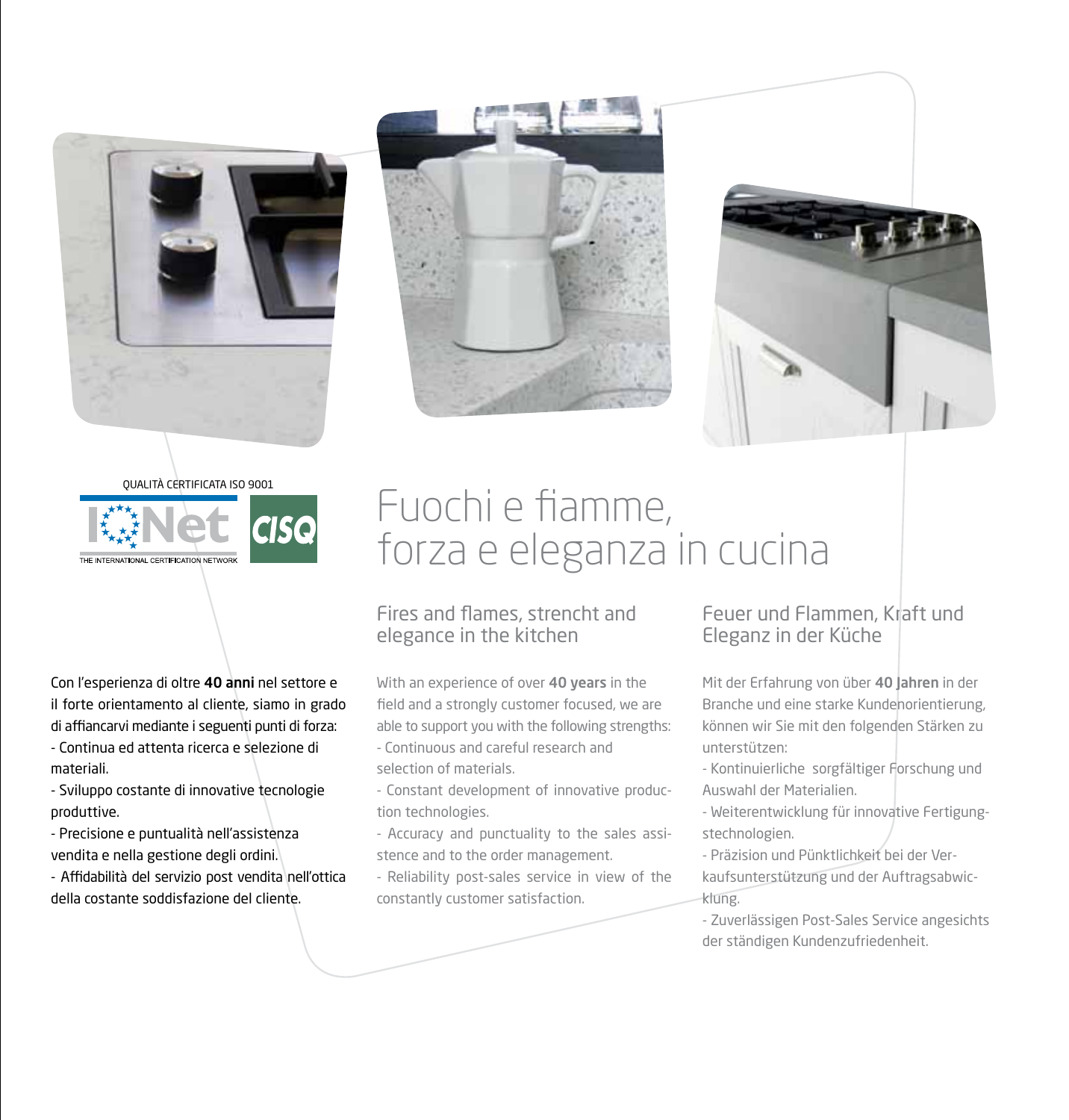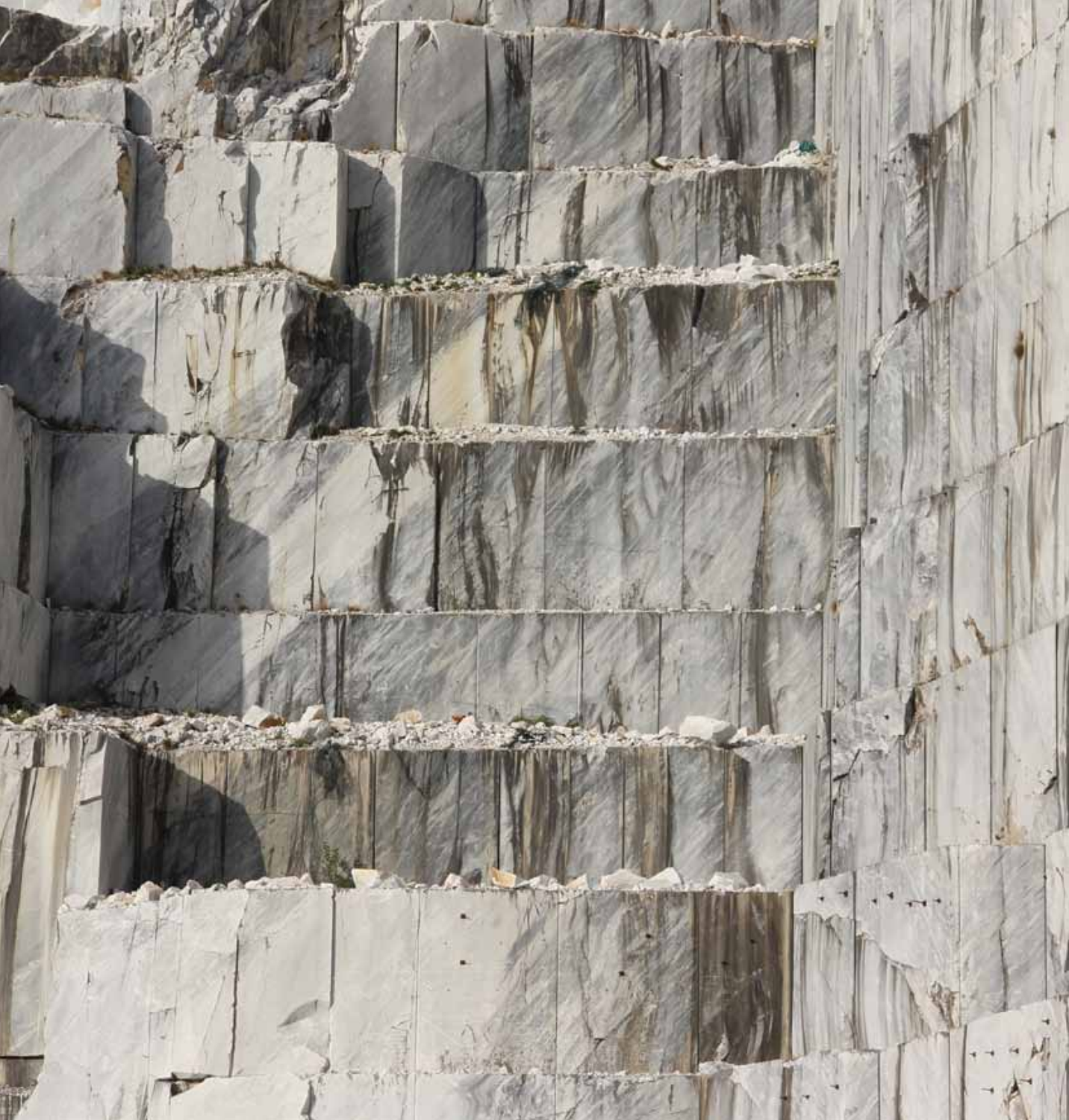





#### Mediante il costante processo di selezione delle materie prime, mettiamo a disposizione dei nostri clienti soluzioni innovative e ricercate, sia di origine naturale che di derivazione composita, così da soddisfare le più diversificate esigenze.

Le nostre proposte sono disponibili in un'ampia gamma di colori e possono caratterizzarsi da finiture classiche, come il lucido e l'opaco, o da effetti più moderni ed accattivanti, come il satinato o l'effetto onda.

Oltre ad offrire materiali di origine nazionale, Artigiana Marmi è anche importatore esclusivo dall'Oriente di prodotti naturali e compositi Quma.

## Dalla natura e dalla tecnologia

#### From nature and technology

Through the constant selection process of the raw materials, we provide our customers with innovative and sophisticated solutions, both of natural origin than composite derivation, thus meeting the most diversified needs.

Our proposals are available in a wide range of colors and can be characterized by the classical finishings, such as polished and matt, or by more modern and eye-catching effects, such as satin finishing or waved.

Besides offering national origin materials, Artigiana Marmi is also exclusive importer of natural products and Quma composite from the East.

#### Aus die Natur und Technik

Durch den ständigen Prozess der Auswahl der Rohstoffe, bieten wir unseren Kunden mit innovativen und anspruchsvoll Lösungen, sowohl aus natürlichen Ursprungs und Verbundwerkstoff derivation, um so erfüllen die unterschiedlichsten Bedürfnisse.

Unseren Vorschlägen sind in einer breiten Farbpalette verfügbar, die von den klassischen Oberflächen wie poliert und matt, oder von der modernsten und Blickfang Effekts, wie Satinausfertigung und die Wellen-Effekt charakterisiert werden können.

Zusätzlich zum nationaler Herkunft Materialien, Artigiana Marmi ist auch exklusive Einführer von natürlichen Produkte und Composite Quma aus dem Osten.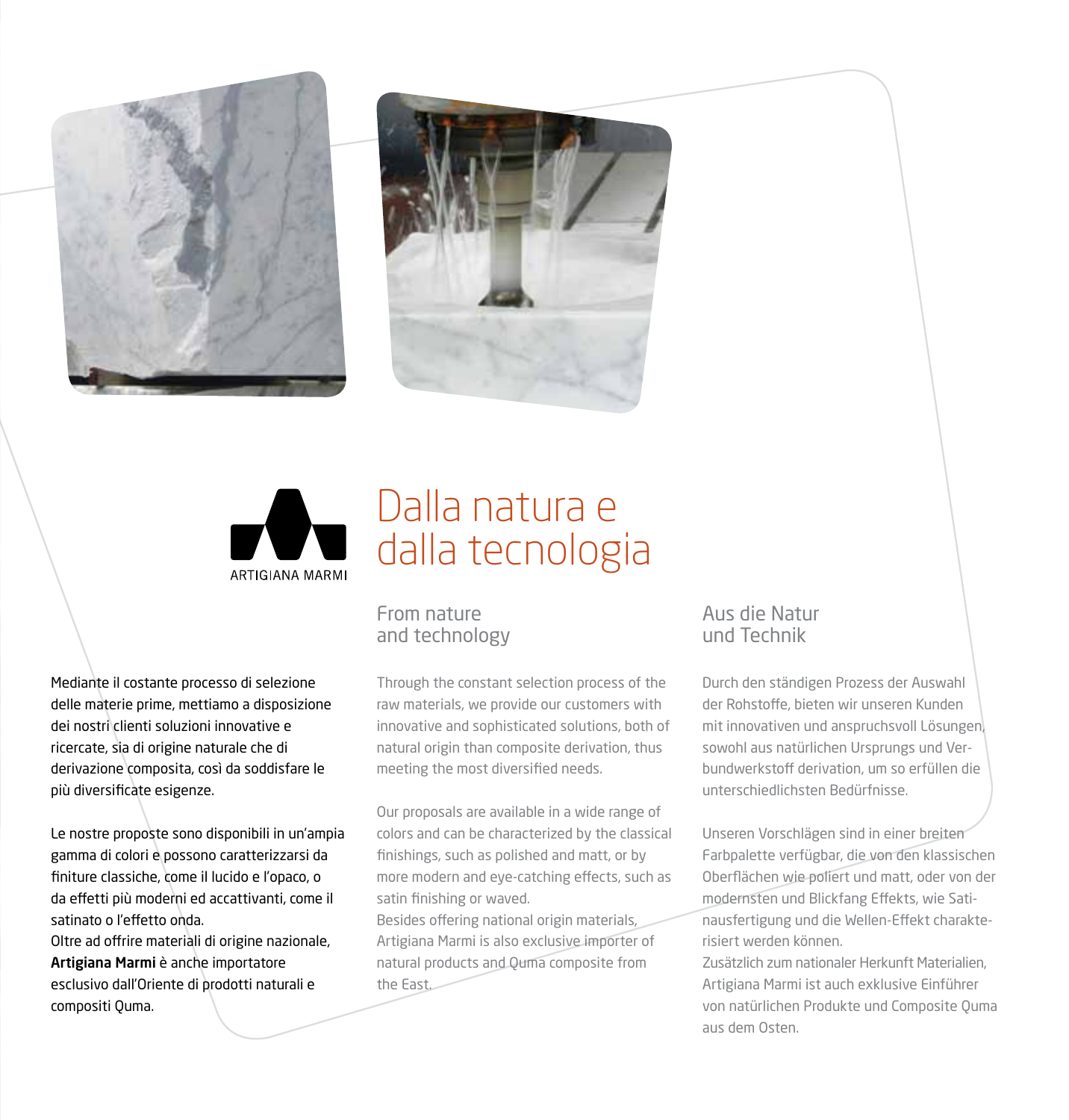

Artigiana Marmi assicura alla propria clientela tranquillità e sicurezza nella gestione di molteplici materiali naturali, con colori, grane e sfumature sempre diverse che rendono unica e non confrontabile ogni cucina.

La verifica della reperibilità di ogni colore e la puntuale campionatura a richiesta degli stessi garantiscono il successo di ogni progetto sulla base delle specifiche aspettative di ogni cliente.

Ma non basta, una innovativa gestione interna di magazzino, per cui ogni lastra di materia prima viene codificata con codice a barre, permette di tenere traccia nel tempo del materiale impiegato per ogni singola composizione.

## Dalla natura / Pietre naturali, marmi e graniti

From nature Natural stone, marble and granite.

Artigiana Marmi provides its customers peace of mind and safety in the management of many natural materials, with colours, grane and other nuances which make unique and uncomparable any kitchen.

The over time verification for the accessibility of each colour, the precise sampling upon request, allow to ensure the success of each project according to the specific expectations of each customer.

But this is not enough, an innovative internal management of the stock, to which any slab is encoded with a bar-code, allowing to track over the time the used material on each composition.

#### Aus der Natur Naturstein, Marmor und Granit.

Artisan Marble bietet seinen Kunden Ruhe und Sicherheit in der Verwaltung einer Vielzahl von natürlichen Materialien, mit Farben, Getreide und andere Nuancen, die einzigartig und nicht vergleichbar jede Küche zu machen. Die Überprüfung der Zugänglichkeit und Verfügbarkeit jeder Farbe im Laufe der Zeit, die rechtzeitige Probenahme auf Wunsch, können den Erfolg jedes Projekts auf die spezifischen Erwartungen des Kunden zu gewährleisten.

Aber das ist nicht genug, durch einem innovativem Steuerung der Lagerhaus, die mit einen Strichcode jede Material kodifiziert, ist es zeitlich möglich einen Spur zu halten des Materials für jede Zusammensetzung verwendet .

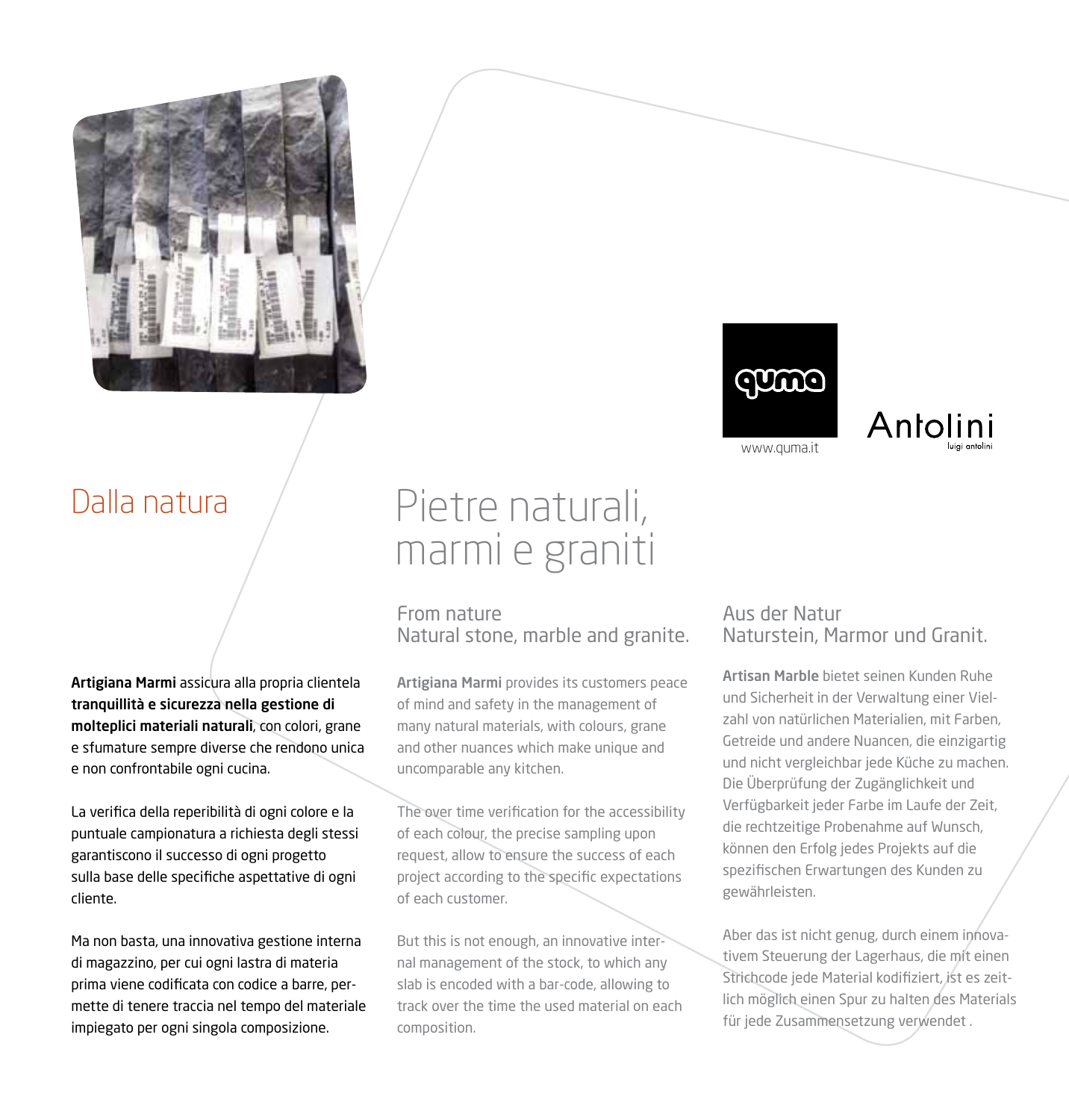

Taftah Bianco\* / White Taftah\*



Nero Amazzonia\* / Black Amazon\*



Broccato Giallo\* / Yellow Brocade\*



Maron Emperador\* / Marron Damascato\* Grigio Athena\* / Athena Gray\*

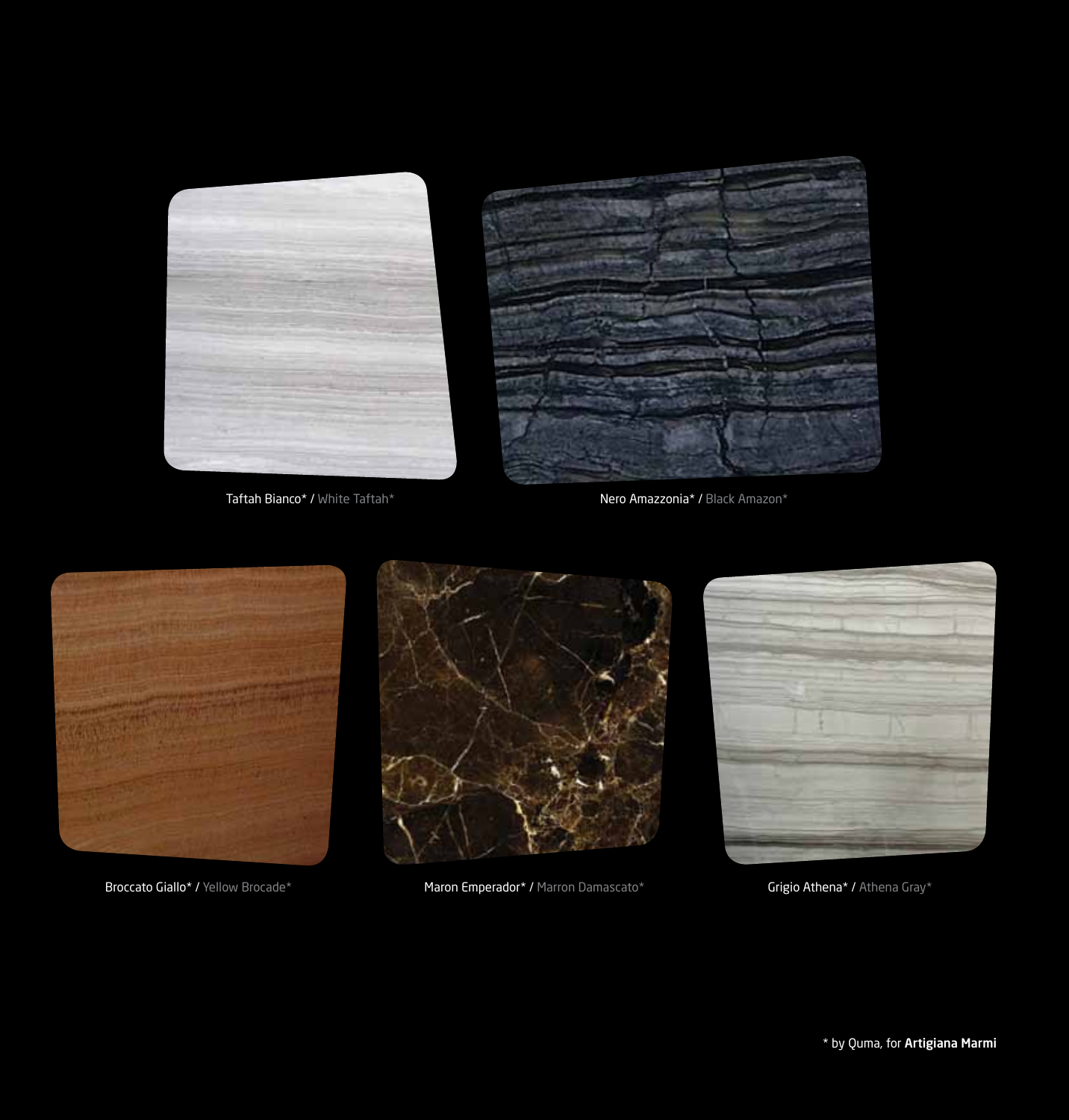



**SILESTONE** 

#### santamargherita

www.quma.it

### Dalla tecnologia

Artigiana Marmi vanta rapporti di collaborazione con i principali produttori di materiali compositi nazionali ed esteri grazie ai quali può mettere a disposizione della propria clientela una selezione mirata di materiali testati e garantiti, come i quarzi Quma di cui siamo importatori esclusivi per l'Italia.

L'Azienda è in grado di offrire una gamma praticamente inesauribile di possibilità per i vostri progetti: dai compositi più tradizionali a base marmo, mix a base quarzo, miscele di graniglia che permettono l'esecuzione di elementi a massello, fino a compositi a base ceramica di ultima generazione.

Finiture lucide ed opache e l'utilizzo dell'esclusivo sistema di supporto WAFERBLOCK incrementano ulteriormente la già vasta offerta di Artigiana Marmi.

## Quarzi e graniglie

#### From technology Quartz and grits

Artigiana Marmi. has collaborative relationships with leading national and foreigner manufacturers of composite materials, trough which can make available of its customers a targeted selection of tested and guaranteed materials, such as Quma's quartz of which we are exclusive importers for Italy. The company is able to offer a range of practically inexhaustible possibilities for your projects: from the most traditional marble based composites, quartz based mixture, grits mixtures which allow the execution of solids elements, up to latest generation composites based on ceramic. The finishing, polished and matt, together with the splitted surface effects and the use of the exclusive support system WAFERBLOCK, bring to increase the already wide proposal of Artigiana Marmi.

#### Aus der Technologie Quarze und Körnungen

Artigiana Marmi weist Kooperationsbeziehungen mit den führenden In-und Ausland Herstellern von Verbundwerkstoffen, durch denen sie zur Verfügung ihrem Kunden eine gezielte Auswahl von getesteten und garantierten Materialien stellen können, wie Quma Quarze, von denen wir exklusive Importeure für Italien sind. Die Firma eine endlose Reihe von Möglichkeiten für Ihre Projekte bieten kann: von die traditionellen Kompositen basierend Marmor, Quarz-Grundmischung, Splittsmischungen, die die Ausführung der Massiven Elemente ermöglichen, bis zum Verbundwerkstoffen im Keramik auf die letzten Generation. Poliert und matt Ausführungen, zusammen mit Bruchrauh Effekten und die exklusives Unterstützungssystem "WAFERBLOCK", erhöht die schon große Auswahl von Artigiana Marmi.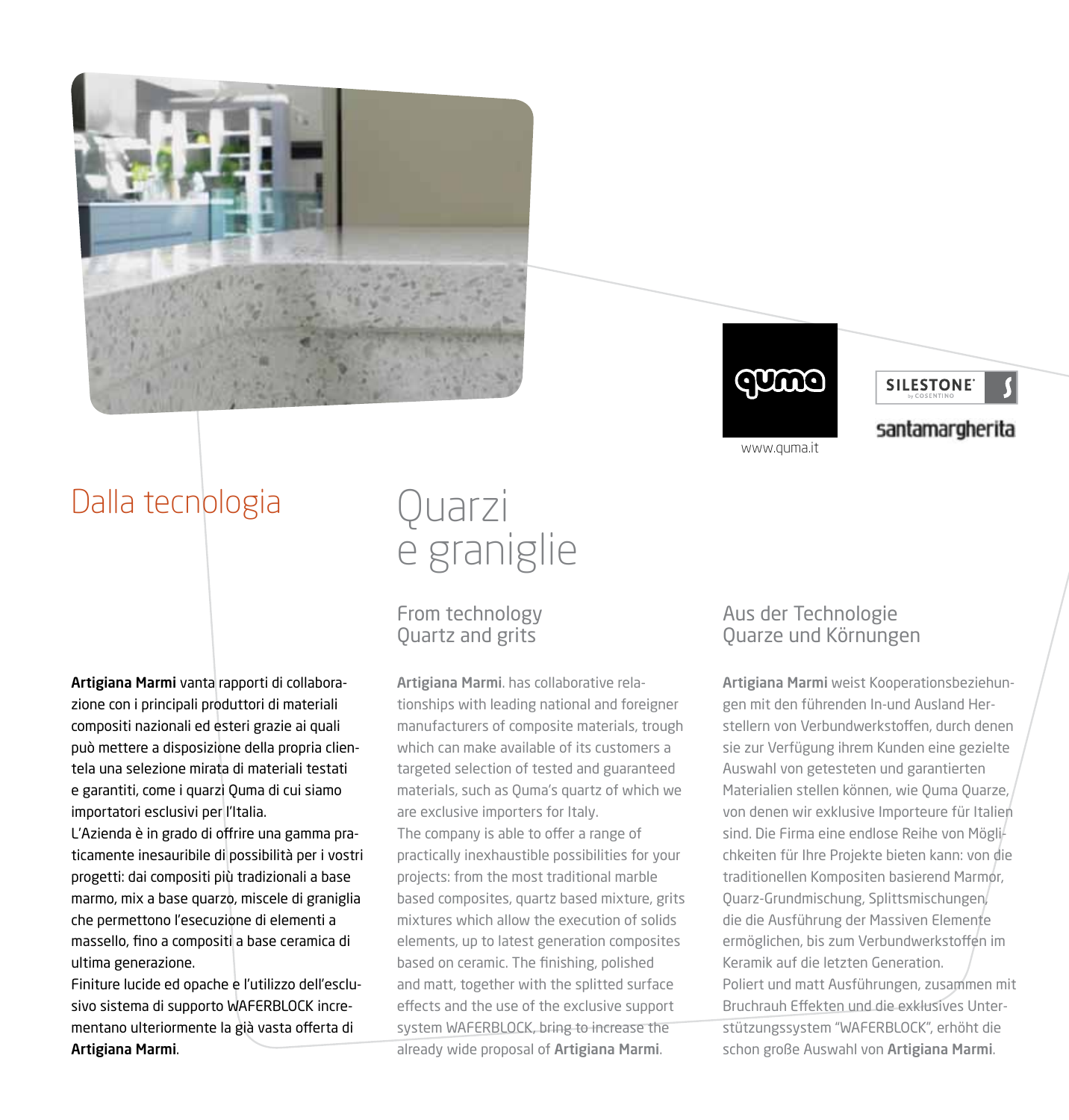



Top in quarzo super white lucido by Quma con lavello filotop in curva montato da Artigiana Marmi

Quma polished quartz top super white with flat sink fitted in curve by Artigiana Marmi

Quma polierte Quarz-top super weiß mit Spülbecken in der Kurve vom **Artigiana Marmi** ausgestattet

#### Top in composto graniglia bianco carrara con piano ribassato inclinato e vasche a massello sottopiano

Composite granulates marble top carrara white with lowered and inclined surface with integrated solid sink

Composite Marmorgranulat Carrara Weiß mit Niederflur und integriertem Solid Waschbecken



#### Lavello ricavato su massello di composto graniglia Rosso Verona

Kitchen sink made of solid Rosso Verona granulates compound

Spüle aus soliden granuläre Composite Rosso Verona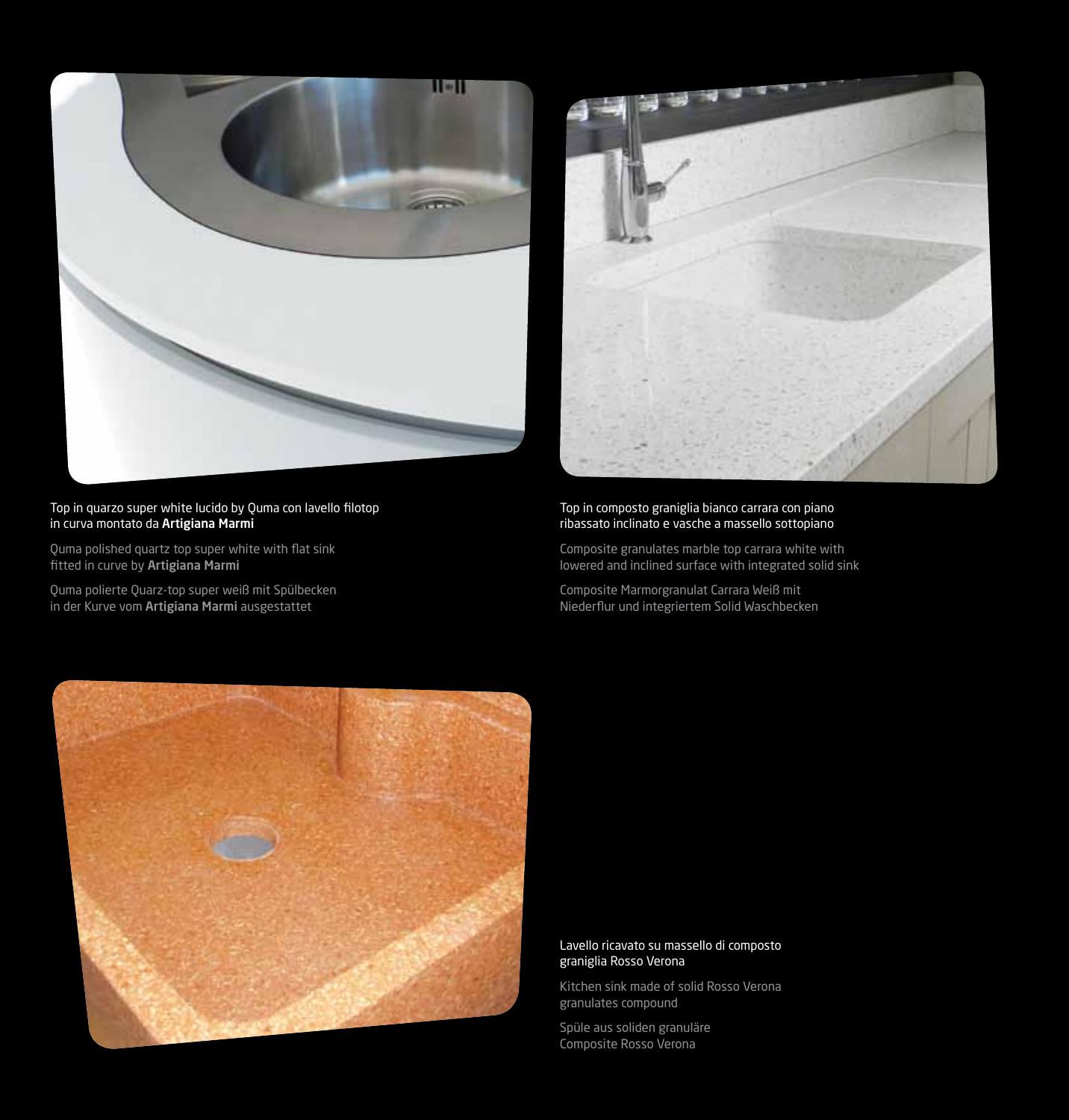





## Dalla natura e

Artigiana Marmi è dotata di impianti tecnologicamente all'avanguardia, con macchinari a controllo numerico di ultima generazione e procedure gestionali avanzate in grado di soddisfare anche le esigenze più complesse.

Procedure innovative ed esclusive, come la tracciabilità produttiva di ogni singolo pezzo delle vostre cucine tramite etichette intelligenti ed il controllo di avanzamento in tempo reale di tutti gli ordini attraverso lettura di codici a barre, sono solo alcuni dei nostri vanti. Macchine, persone e procedure, una sinergia vincente, una "volontà superiore" in grado di plasmare la materia prima, naturale o meno che sia, trasformandola e arricchendola di un valore unico ed inconfondibile.

## Dalla natura e Lavorazioni speciali<br>dalla tecnologia dalla sune e finiture delle superfici

#### Special processing and surface finishes

Artigiana Marmi is equipped with advanced machinery, with latest generation CNC machines and advanced management procedures, which enable to satisfy even the most demanding requirements.

Innovative and unique procedures, such as the production tracking of any piece of your kitchen, through a smart label and the real-time control progressing of all orders by reading a bar-codes, these are just a few of our boast.

Machines, people and procedures, a winning synergy, able to shape the raw material, transforming and enriching it with a unique and unmistakable value.

#### Sonderbearbeitungen und Oberflächen.

Artigiana Marmi ist ausgestattet mit modernen Maschinen, CNC-Maschinen der letzte Generation und mit einem fortschrittliche Management-Verfahren, um auch die anspruchsvollsten Anforderungen.

Innovatives und einzigartiges Prozeduren, wie die Produktion Verfolgbarkeit jedes Stück Ihre Küche, durch eine Smart-Label und der Echtzeit-Kontrolle aller Aufträge mit das Lesen von Barcodes, sind nur einige unserer Stolzes. Maschinen, Menschen und Prozeduren sind die erfolgreiche Synergie, fähig der Gestaltung des Materials und bereichernd es mit einen einzigartigen und unverwechselbaren Wert.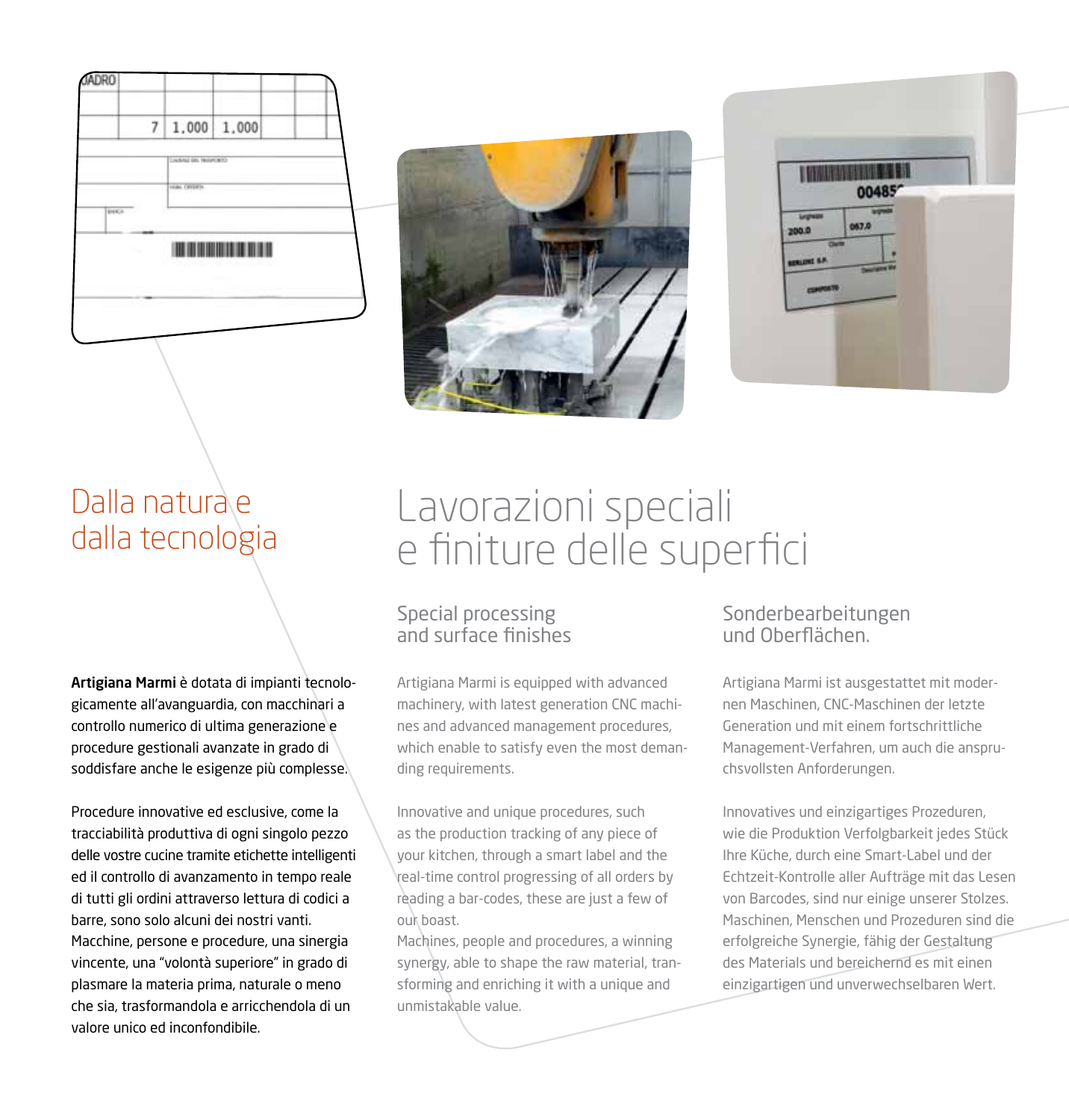

#### Vasca scavata su massello con fondo inclinato, foro piletta e piano ribassato e gocciolatoio in rilievo

Sink in solid grits inclined bottom applied under the top

geschnitzte Spüle mit schrägem Boden Abflussloch geschnitzt und niedrigen Boden und Abtropffläche



#### Lavello in graniglia a massello con fondo inclinato applicato sottotop

Carved sink with inclined base, drain hole and lowered surface and drainer

Spüle auf soliden granulär mit schrägen Rahmen unten des Plans angewendet



Top a tutto spessore con finitura manuale a scalpello Top in full thickness hand finishing with a chisel Top volle Dicke mit manueller Schlichtmeißel



#### Particolare di fresate per alloggiamento tiranti per garantire la perfetta aderenza dei piani

Detail of milled for the insertion of tie rods ensuring a perfect adherence of the tops

Detail gefrästen des Gehäuses für die Spurstangen um die perfekte Befestigung der Pläne



#### Dettaglio di zona ribassata su foro sottopiano per facilitare il fissaggio di lavelli

Detail of the recessed zone of the hole facilitating the sinks fixing under the top

Detail von ausgesparten Bereich auf dem Loch um erleichtern das Montage von Spüle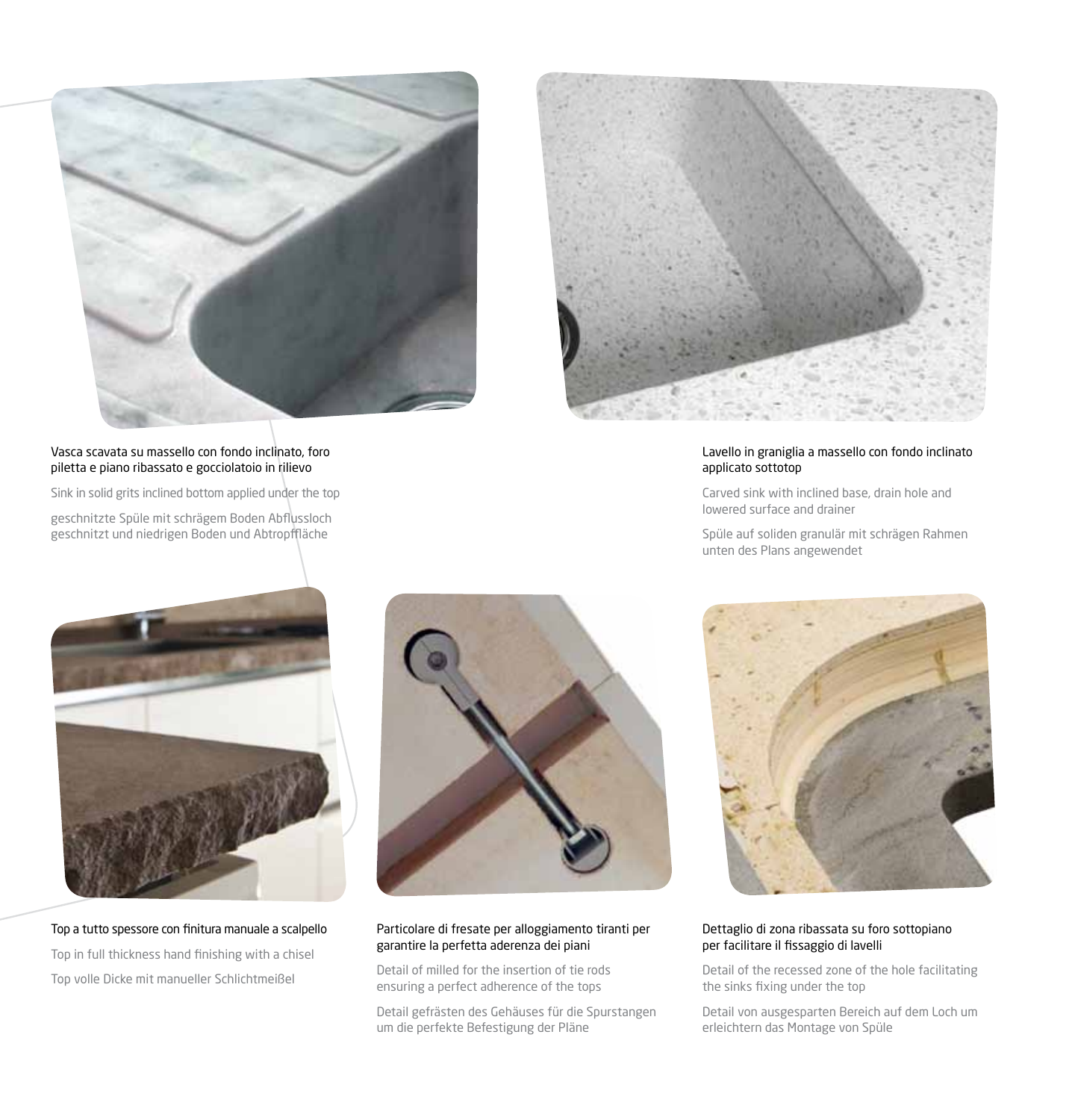

## WAFERBLOCK il TOP forte e leggero

Artigiana Marmi, con l'applicazione dell'esclusivo supporto WAFERBLOCK nei suoi piani alleggeriti, si pone senza ombra di dubbio ai massimi livelli per qualità e finitura del settore.

Il classico top alleggerito è per noi sorpassato, WAFERBLOCK rappresenta il nuovo che avanza: con i suoi innumerevoli vantaggi e l'esclusività che lo contraddistingue rende tutti i nostri prodotti unici e non confrontabili.

WAFERBLOCK è prodotto da Quma ed importato in esclusiva per l'Italia da Artigiana Marmi.

#### WAFERBLOCK the strong and lightweight Top

Artigiana Marmi, trough the application of its exclusive support WAFERBLOCK in his supported tops, sets herself with no doubt at the highest levels of quality and finishing of this sector.

The classic lightweight top became is for us old-fashioned, WAFERBLOCK represents the advancing new, with its many advantages and exclusivity which him distinguishes, makes all our products unique and not comparable.

WAFERBLOCK is produced by Quma and imported in Italy exclusively by Artigiana Marmi.

#### WAFERBLOCK der fest und leicht Top

Artigiana Marmi, durch der Anwendung in seinem Arbeitsplänen des exklusives Unterstützung WAFERBLOCK, liegt auf höchstem Niveau der Qualität und Verarbeitung dieses Bereichs.

Der Klassiker leichte Top ist für uns altmodischen geworden, WAFERBLOCK stellt die neuen, mit seinen vielen Vorteilen und Exklusivität unterscheid sich und macht unsere

Produkte so einzigartig und nicht vergleichbar. WAFERBLOCK wird durch Quma produziert und nach Italien importiert ausschließlich vom Artigiana Marmi.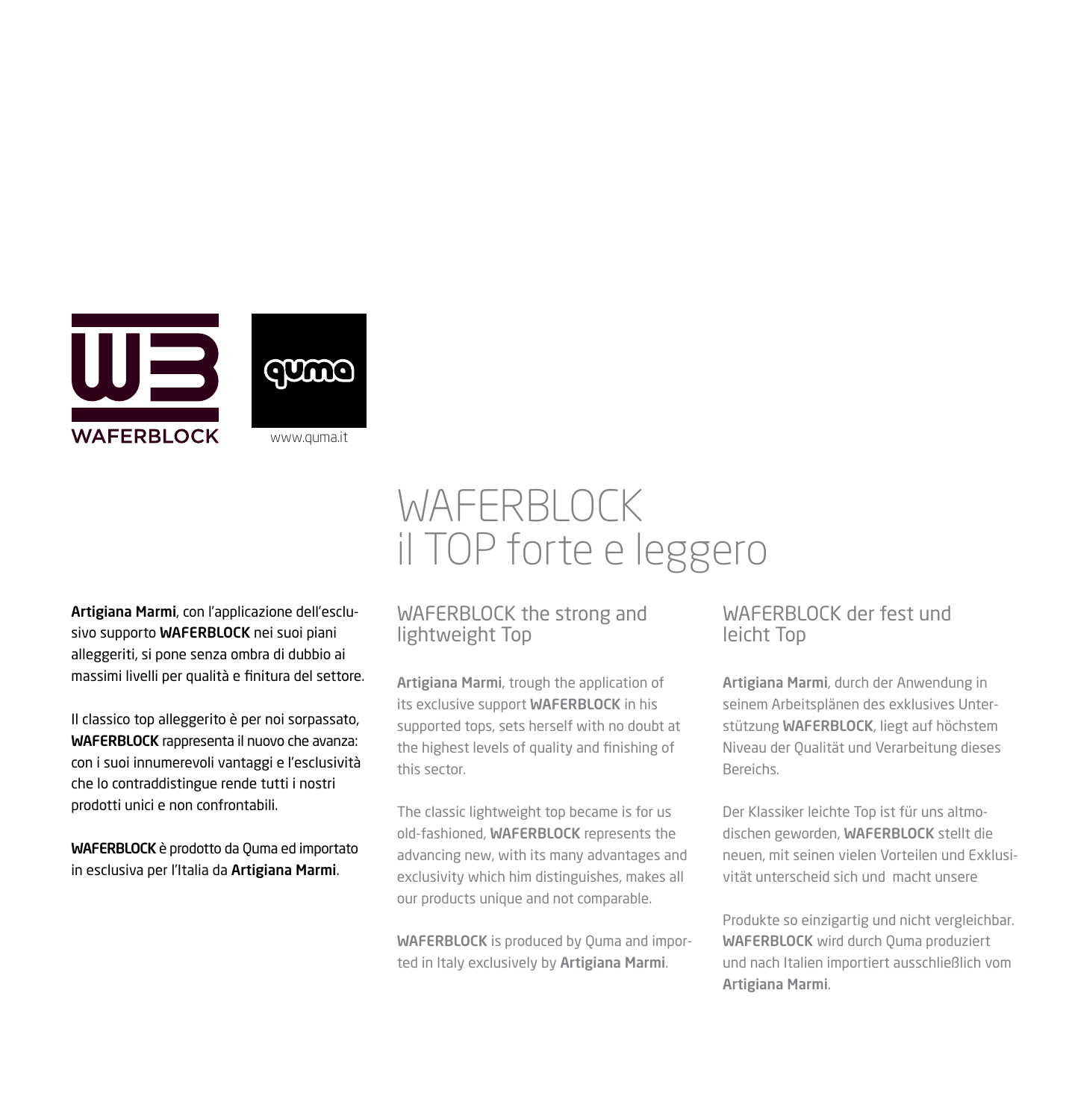lastra in quarzo quartz slab Quarz Platte

lastra superiore upper sheet obere Blatt

lastra in materiale schiumato autoestinguente self-extinguishing foam selbstverlöschend Schaumstoff

lastra inferiore lower sheet untere Blatt

centinatura di chiusura in battuta sulla parete crowning closure to the wall Schließung an der Wand

#### 1

La parte inferiore , quella che poggia sulle basi, permette il fissaggio di qualsiasi tipo di accessorio.

#### 2

Tutti i piani realizzati con WAFERBLOCK hanno uno spessore calibrato che facilita la posa dei piani garantendo uno spessore omogeneo dei top forniti.

#### 3

WaferBlock ha una centinatura di chiusura sulla parte in battuta sulle pareti che garantisce ancor più solidità alla struttura.

#### 4

La particolare struttura del supporto garantisce una ottima stabilita' dimensionale unita alla sua eccezionale leggerezza ed in complesso un imbattibile rapporto qualità/prezzo.

#### 1

The underside, which rests on the bases, permit the attachment of any accessory.

#### 2

All tops made in WAFERBLOCK have a calibrated thickness, which facilitates the assembly and ensures a homogeneous thickness of the provided top.

#### 3

WAFERBLOCK has a cambering closure on the part towards the walls, which guarantees a greater solidity to the structure.

#### 4

The particular structure of the support ensures excellent stability and lightness, are combined in an unbeatable rapport of quality/price.

#### 1

Der untere Teil, die aufliegt auf den Basen, erlaubt die Befestigung von jedes Zubehör.

#### 2

Alle Arbeitspläne gemacht mit WAFERBLOCK, haben einen kalibrierten Stärke, dass die Montage erleichtert und sichert einen homogener Stärke des Plänen.

#### 3

WAFERBLOCK hat eine Wölbung Schließung auf der Teil gegen die Wände, die garantiert eine größere Festigkeit auf die Struktur.

#### 4

Die besondere Struktur des unterstützung sorgt eine ausgezeichnete Stabilität kombiniert und leicht Gewicht kombiniert in einem unschlagbaren Preis / Leistungsverhältnis.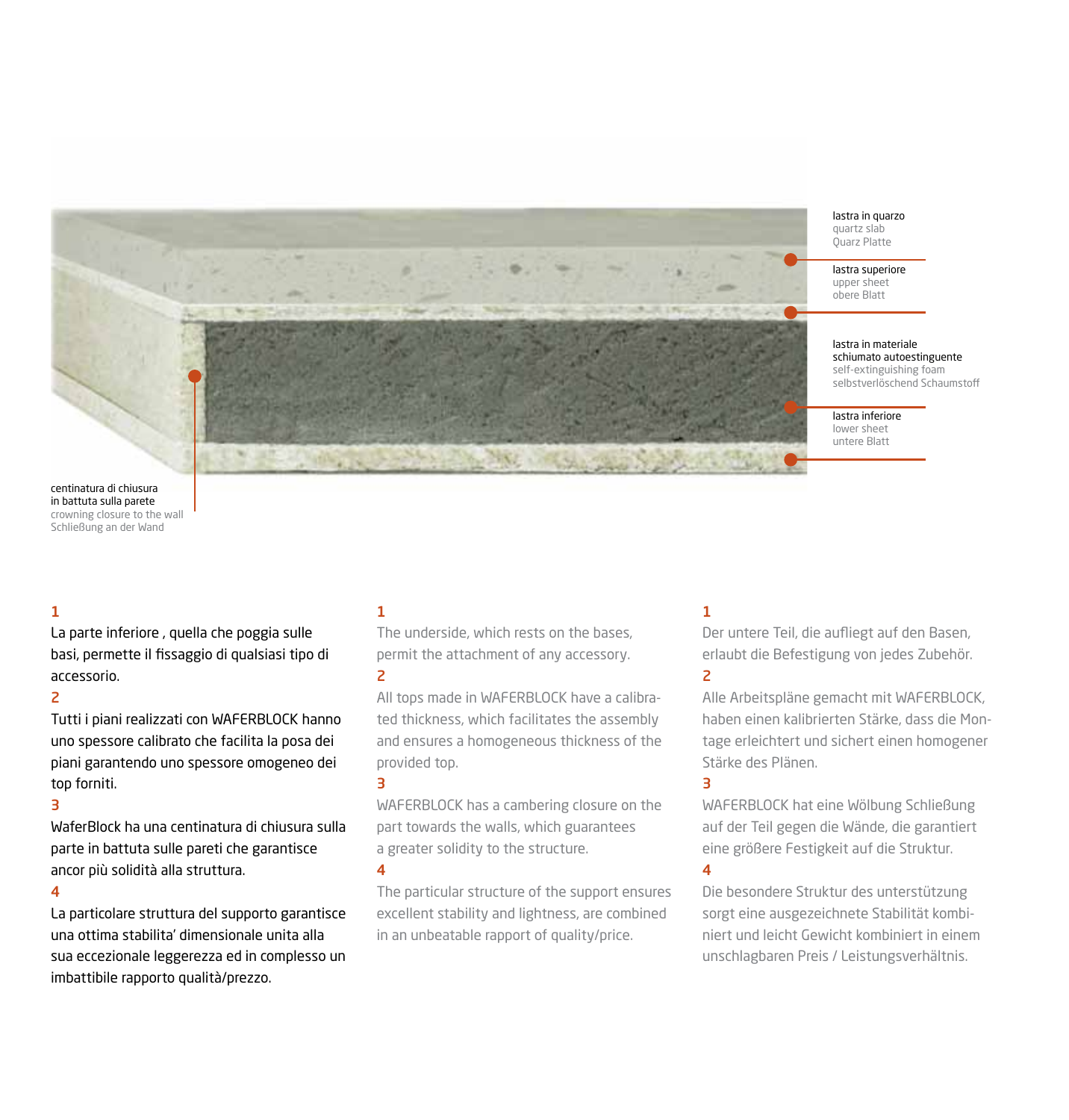

# $\frac{1}{2}$ 1

## AM-CAD facile, facile

#### AM-CAD Facile, facile.

AM-CAD è un applicativo per Autocad sviluppato da Artigiana Marmi che permette di eseguire il disegno esecutivo di un top cucina attraverso una semplice autocomposizione che richiede, passo passo, i dati minimi per comporre il disegno e il relativo preventivo. L'operatore dopo aver inserito i dati dell'ordine (riferimenti, date di consegna, referenti, ecc.) definisce il materiale da utilizzare, il tipo di profilo e la forma della composizione (1) scegliendo semplicemente i dati da elenchi preimpostati e attraverso anteprime grafiche. Successivamente, imposta le dimensioni degli elementi scelti e le caratteristiche della composizione: profili principali, (2), alzate/schienali, lavorazioni laterali (3), forature (4), ecc. Sempre con l'ausilio di schemi grafici dinamici che favoriscono la comprensione delle opzioni proposte.

#### AM-CAD is a software tool for Autocad developed by Artigiana Marmi, which allows to perform the executive drawing of a kitchen top through a simple wizard, which permits, step by step, to input the minimal data of the drawing and the calculation of the budget. The operator after entering the order data (references, delivery dates, contacts, etc..), describes the material to be used, type of profile and shape of the composition (1), simply by choosing data into a preloaded Menu and through graphical previews. Subsequently sets the size of the chosen elements and the characteristics of the composition: main profiles, (2), raise / backrests, side processing (3), holes (4), etc.. Always with the aid of diagrams dynamic graphics which help to understanding of the proposed options. While entering the data of the composition,



#### AM-CAD leicht und einfach.

AM-CAD ist ein Software-Tool entwickelt bei Artigiana Marmi für Autocad, die die Gestaltung eines zeichnungs für Küchenarbeitplan der ermöglicht, durch einen einfachen wizard, die Konstruktion des Zeichnungs und die Komposition der Budget.

Der Operator nach Eingabe der Auftragsdaten (Referenzen, Liefertermine, Kontakte, etc..), Beschreibt das Material verwendet werden soll, der Art des Profils und die Form der Zusammensetzung (1), wählend einfach die Daten aus einer Menü und durch grafische Vorschau. Anschließend setzt der Größe der ausgewählten Elemente und die Eigenschaften der Zusammensetzung: Hauptprofilen, (2), Heben / Rückenlehnen, Bearbeitungsseite (3), Löcher (4) usw.. Immer mit der Hilfe von dynamische Grafiken Diagrammen, um das Verständnis der vorgeschlagenen Optionen zu fördern.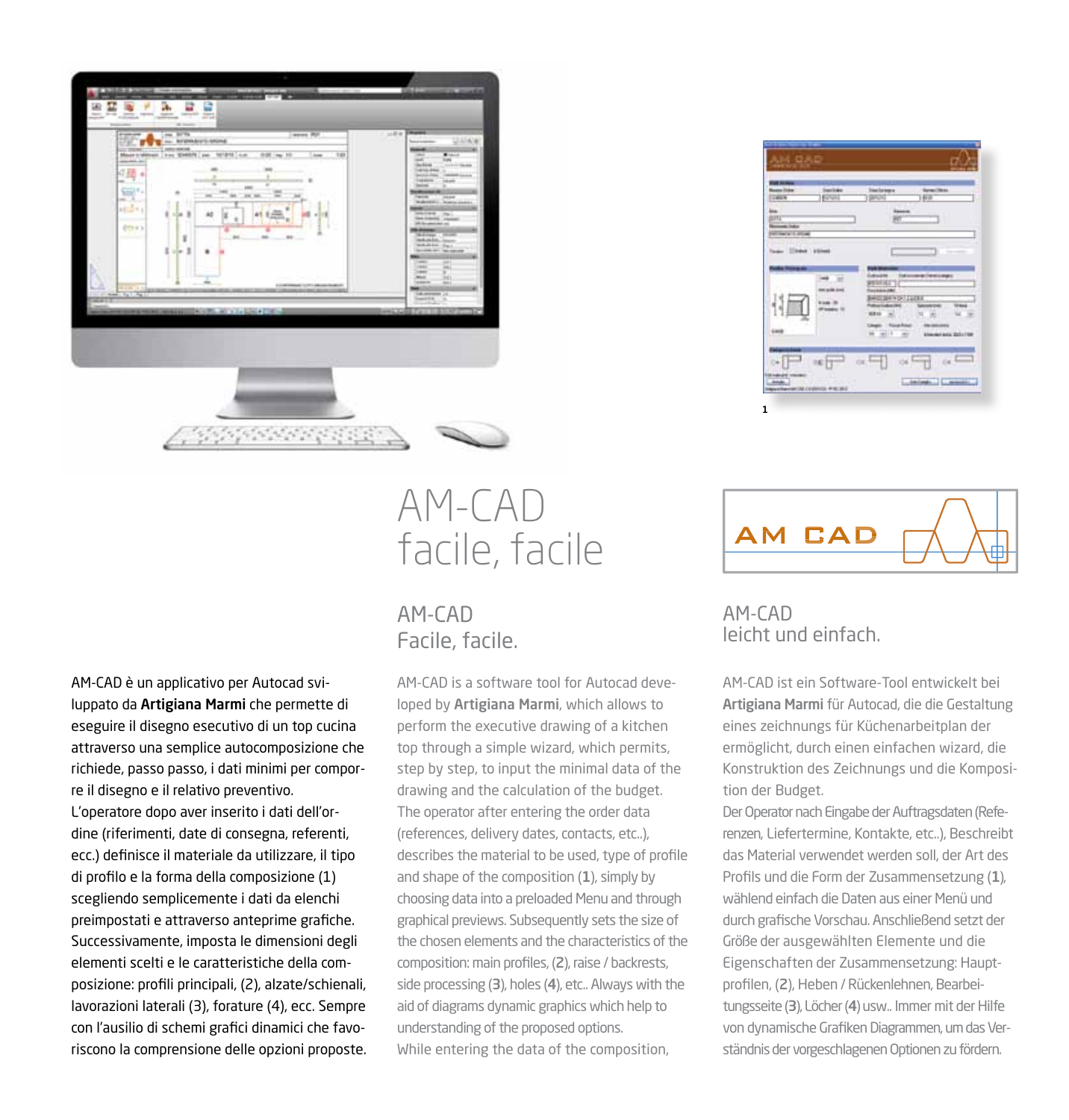

AM-CAD® controlla e verifica le caratteristiche tecniche delle scelte e guida l'operatore proponendo le soluzioni costruttive realizzabili garantendo la fattibilità esecutiva del prodotto. Mentre si inseriscono i dati della composizione, AM-CAD compila automaticamente un elenco dettagliato degli elementi selezionati, con nomi, descrizioni, materiali e prezzi: al termine del lavoro oltre al disegno si ottiene così anche la valutazione economica della composizione (preventivo).

1 - Facilità di utilizzo da parte di chiunque, anche senza essere tecnici o disegnatori.

2 - Velocità di realizzazione, grazie alla procedura guidata ed automatizzata.

3 - Precisione ed azzeramento degli errori, tramite i controlli automatici in fase di realizzazione.

4 - Riduzione dei tempi di gestione dell'ordine e di conseguenza dei giorni di consegna attraverso la perfetta integrazione delle procedure

5 - Preventivi dettagliati, precisi e in tempo reale, poichè i prezzi sono generati direttamente dal disegno.

AM-CAD automatically compiles a detailed list of the selected items with names, descriptions, materials and prices: at the end of the work as well as the technical drawing will be achieved also the economic evaluation of the composition (quotation).

1 - Easy to use by anyone, even without technical or designing abilities.

2 -Fast execution, thanks to the wizard and automated.

3 - Precision and no errors through automated checks during construction.

4 - Reduction of order management and, as a result reduction of delivery days through the integration of procedures

5 - Detailed quotations, accurate and in real time, since the prices are generated directly from the drawing.

Während Sie die Daten der Zusammensetzung eingeben, AM-CAD erstellt automatisch eine detaillierte Liste der ausgewählten Elemente mit Namen, Beschreibungen, Materialien und Preise: nach dem Arbeit zusätzlich zu den technischen Zeichnungen wird auch die wirtschaftliche Bewertung der Zusammensetzung (Angebot) erhalten.

1 - Leicht von jedermann zu benutzen, auch ohne einen technischen Hintergrund.

2 - Geschwindigkeit der Ausführung, dank zu den automatisierten Wizard .

3 - Präzision und Nullfehler durch die automatisierte Kontrollen während der Durchführungsphase.

4 - Reduzierung der Auftragsbearbeitung und Lieferzeiten, durch die nahtlose Integration von Prozeduren.

5 - Detaillierte Angebot, präzise und in Realzeit, da die Preise direkt aus der Zeichnung generiert sind.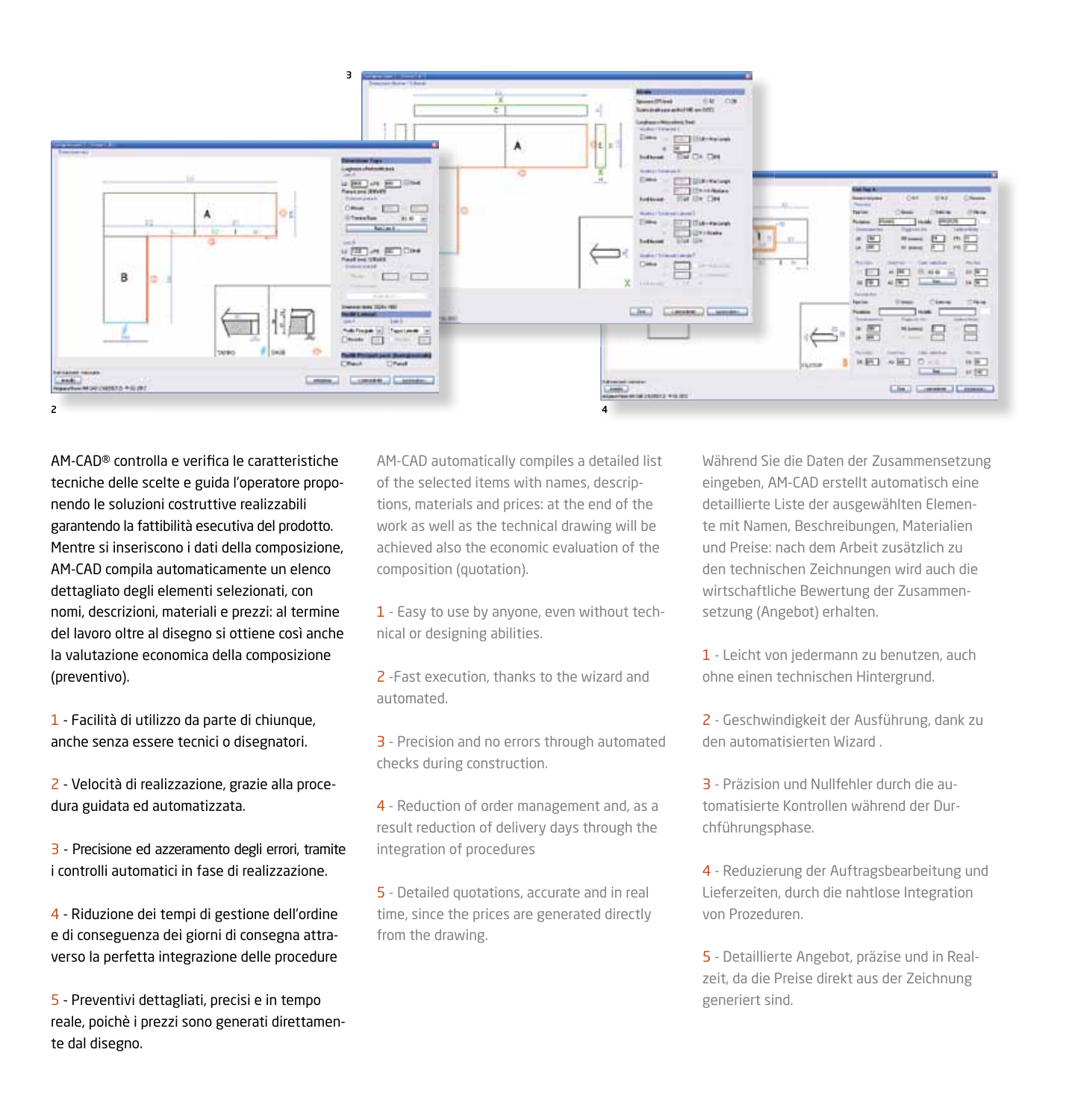

Artigiana Marmi si è posta come obiettivo la semplificazione della gestione degli ordini tramite procedure semplici, snelle che permettano ai propri Clienti di risparmiare tempo e risorse preziose.

Se nello sviluppo tecnico del disegno l'applicativo AM-CAD è una novità unica nel suo genere, una conferma d'ordine chiara è altrettanto importante come una data di consegna certa, grazie ad un apposito calendario di carichi programmati.

In conclusione offriamo ai nostri Clienti certezze su cosa stanno ordinando, a quanto lo pagheranno e quando potranno ricevere il materiale di loro interesse.

## Gestione integrata ordini veloce, trasparente, sicura

#### Integrated orders management fast, clear, safe

Artigiana Marmi has imposed itself the objective of simplifying the orders management through easy procedures, simplified and effective to permit its customers to save time and valuable resources.

If with the technical development of the drawing, the application AM-CAD will certainly represent a unique novelty, a clear and simple order confirmation is equally important as a reliable delivery term, thanks to a special calendar for scheduling of the loadings.

In conclusion, we offer to our customers certainty about what they are ordering, when they will pay and when they will receive the material of their interest.

#### Integrierte Management des Aufträgen schnell, transparent und sichern.

Artigiana Marmi hat sich zum Ziel gesetzt der Vereinfachung des Management von Aufträgen durch einfache Prozeduren, schnell und effektiver ermöglichen seinen Kunden wertvolle Zeit und Ressourcen zu sparen.

Wenn für das Management der technischen Zeichnung die Applikation AM-CAD wird sicherlich eine einzigartig neuheit sein, so eine Auftragsbestätigung klar und einfach wird ebenso wichtig wie ein sicherem Liefertermin, dank auch zu einem entsprechendem Ladungszeitplan.

Zum Schluß bieten wir unseren Kunden Sicherheit darüber, was sie bestellen, was sie bezahlen und wann sie es bekommen warden.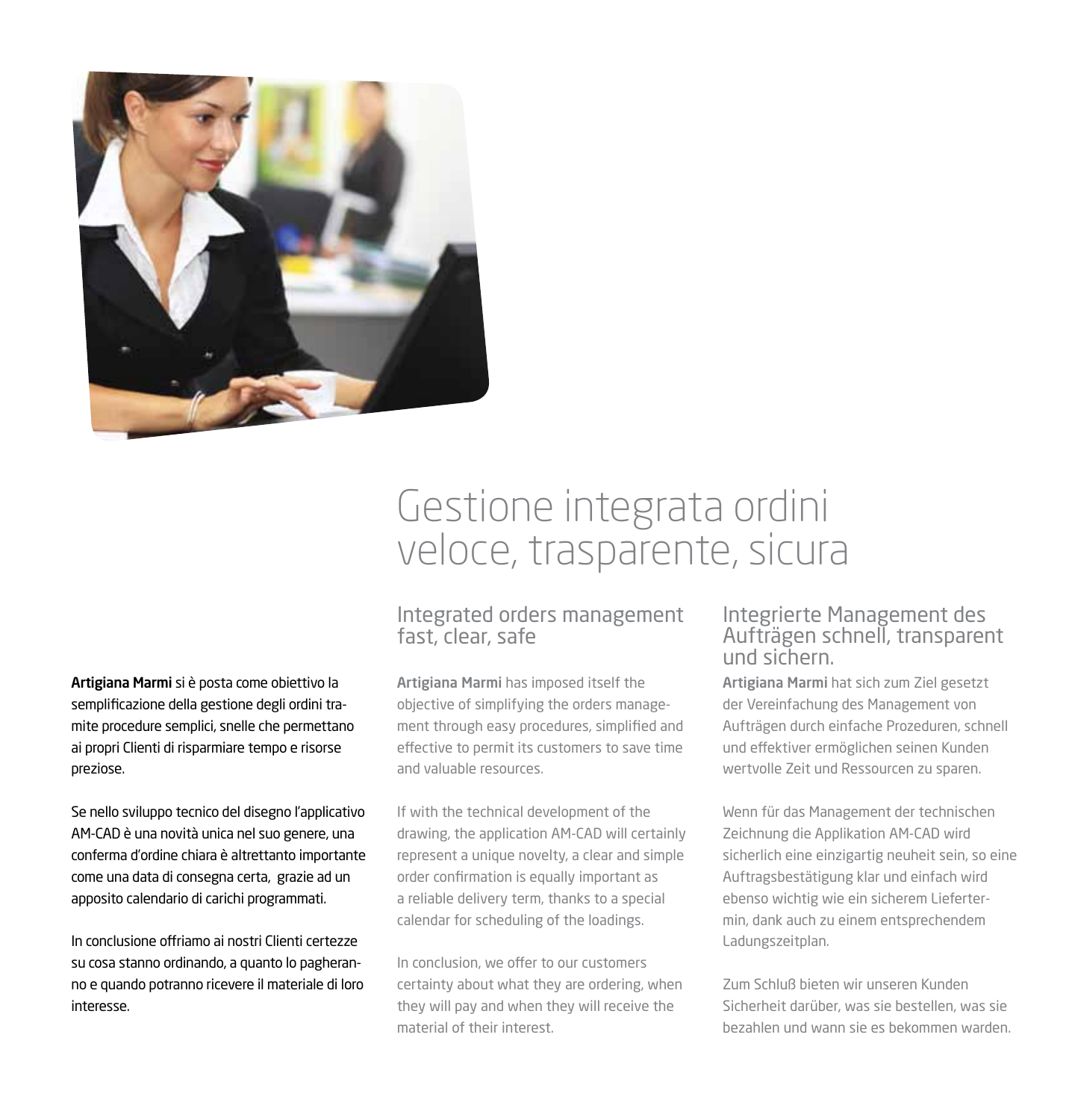#### Consegne programmate e puntuali

Scheduled and prompt deliveries

Pünktlichen und geplanten Lieferungen

#### Disegno chiaro, completo e preciso Clear, complete and accurate drawing MODULO CONSEGNA QUALITA' TOTALE Vollständige, klare und genaue Zeichung Con la presente stamo ad inviare il DISEGNO ESECUTIVO visativo al ON GIANCA HOLDING SRL **Automobile** ma p VOSTRO RE THESE MECO" NO THEIR **RAN PESCE MIRCO** RICEVUTO IL 03-11-12 п **DIAMANTE 12MM LUCICO** This BLTF CHARGE SHE PARK CONTRACTE 120M LUCE  $120.1$ In mode che prinsiste verificare la completeziza e commissza dell'ordine in tutte le sue parti Feg. 1/1 1 tons **SHE Jako** 调用 Insiame al disopto Interna allegata la relativa COMFERIAA COMMERCIALE con i prezzi come da listing<br>attualmente in vigore. Salvo paccessive modifiche al disegno, questi santono gli importi che le vertanno<br>aldebitati per il ٠ ×  $d2$ dT **Select SH**  $\leftarrow$  $\overline{m}$ **KB** M6 **WA** п E subleto police antità in comegne presed to Vs Otto con il CARICO PROGRAMMATO della velle<br>Il testito disegno o perventi antito e non otte il giorno 14-15-12 × × × a ŧ  $\mathbf{x}$ la antes la data comunicata, la fuentura versi postiziosta al nurico e **Tubil 2** Cert. Fisc. & Part. Iva 922 see<br>Resolance al Flano (PUS)<br>o (XT21), allectato diecolinis ARTICLENA MARINE  $\left| \epsilon \right|$ ¥ A as in marks covera contained I hours.  $\frac{1}{2}$  ,  $\frac{1}{2}$  $50 - 20 = 10$ Air furni championist<br>Filment Forshort DEF 1-year-date programs a fiscal sure do not considered \$3,000 galler to the highest attention ie e Ligistici sec. WEN G.OZ mini **BUILD**  $-98$ **BUSINESSING** *<u>ATTERNETWERT</u>* **MATCH Cash BA CANDIA MESE IN ODMAN E MESE SUCCESSION COLUMNS** Tum I  $\overline{a}$ **HELDS** Ten. **MARK** Tin RIF,<br>Elmhurt (M.L.F.1879)<br>Elmhurt (M.L.F.1879) means ă  $\frac{1.19}{1.78}$ 싑 IN CORSO **MESE SUCCESSIVO** 100003783 HEIM<br>Sanart (M.S.E.) (ECON  $0.5%$ DATE DI CONSEGNA PREVISTE diamichi *MERREXPAR ANNA ANN*  $rac{1}{2}$ *SUMMARE* EDIMINE CH.I.J.E LIECON<br>EUMHENE CH.I.J.E LIECON  $^{4,201}_{4,131}$ 090 1000 BOD **REMAX LINES ALCOHOL** 4134704<br>0249475, 29, 1.2 (1620)<br>0249475, 29, 1.2 (1620)<br>0249475, 19, 1.2 (1620)<br>0249475, 19, 1.2 (1620) 불충경 **SUMALITLE** 性质型数 SEMMATAS<br>SEMARAIS<br>SEMARAIS  $\begin{tabular}{l|c|c|c|c} \hline \textbf{GCD} \textbf{GCD} \textbf{GCD} & \textbf{GCD} \textbf{GCD} & \textbf{GCD} \textbf{GCD} & \textbf{GCD} \textbf{GCD} & \textbf{GCD} \textbf{GCD} & \textbf{GCD} \textbf{GCD} & \textbf{GCD} \textbf{GCD} & \textbf{GCD} \textbf{GCD} & \textbf{GCD} \textbf{GCD} & \textbf{GCD} \textbf{GCD} & \textbf{GCD} \textbf{GCD} & \textbf{GCD} \textbf{GCD} & \textbf{GCD} \textbf{GCD}$ 1.周期照顾 80.800 |地震の発展 - 地震の運動の 计算机的复数形式 3. Annual Green at Long Plate<br>1980 - San Co. 1711 Isaaco<br>C. 4. 20 (2012) - Hollandson REMEDIATE 1.833583 mar PLS  $- 196.05$ 444.00 **in** 198.228 (m.m E **SEE OF** u. .euk  $-196.00$ 990,54 60.91

#### In un'unica soluzione, tutto quello che vi serve per un lavoro perfetto; prezzi certi, veloci e precisi

In one solution, everything you need for a perfect job; accurate prices, quick and certain

Alles was Sie brauchen für einen perfekten Job; in einer einzigen Lösung; bestimmten Preis, schnell und genau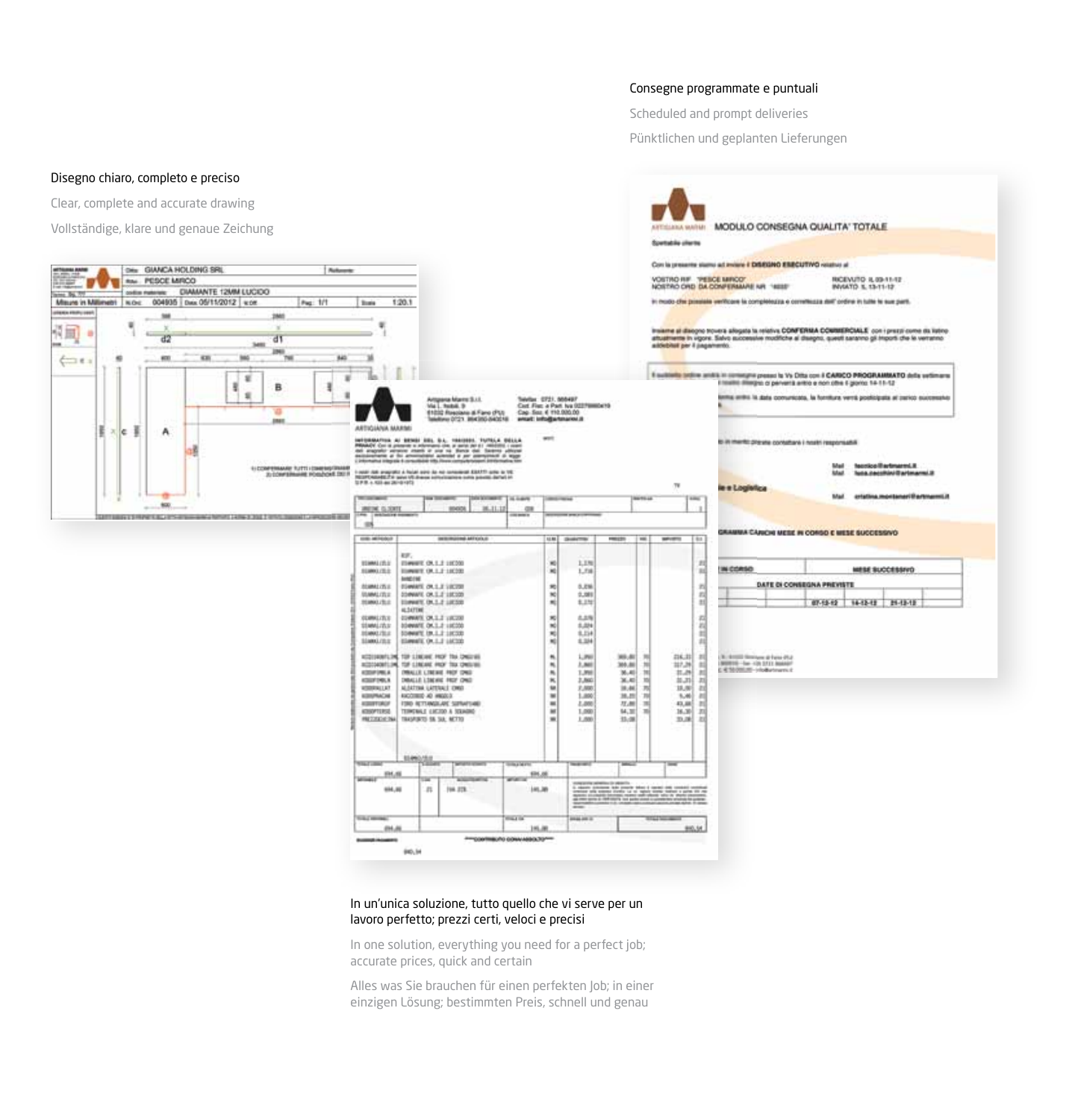

## Dalla cava alla posa in opera

Artigiana Marmi, non solo è costantemente impegnata nella prevenzione di disservizi, ma si è anche dotata di un efficiente servizio di assistenza post vendita, al fine di gestire rapidamente eventuali problemi.

Personale qualicato è impegnato a dare riscontro immediato, nell'arco delle 24 ore, ad ogni problematica che possa essersi vericata nei nostri prodotti attraverso un indirizzo di posta elettronica dedicato,

#### customerservice@artmarmi.it

Tecnici interni potranno, a seconda dei casi, intervenire direttamente sul posto per valutare in accordo con i nostri clienti eventuali soluzioni ai problemi riscontrati.

## Assistenza post-vendita

From the quarry to installation.

Artigiana Marmi, not only is constantly committed to prevent inefficiency, but it is also equipped with an efficient after-sales service, in order to quickly and effectively manage any problems.

Qualified staff is involved to give immediate feedback, within 24 hours, for any issues that may have occurred in our products through a dedicated e-mail address,

#### customerservice@artmarmi.it

Our internal technicians, depending on the case, may intervene on site to evaluate accordance with our customers a solutions to any problems experienced.

#### Aus dem Bruch bis zur Montage.

Artigiana Marmi, nicht nur ständig zur Prävention von schlechten Dienst verpflichtet, sondern es wird auch mit einem effizienten Post-Sales-Service ausgestattet, um schnell und tatsächlich leiten keine Probleme.

Qualifizierten Mitarbeiter sind um eine unmittelbare Rückmeldung verpflichtet zu geben, innerhalb von 24 Stunden, für alle Probleme, die in unseren Produkten ereignet haben könnte, durch eine spezielle E-Mail-Adresse customerservice@artmarmi.it Unsere Serviceabteilung Ihnen, je nach Einzelfall, direkt zur Ort in Abstimmung mit unserem Kunden intervenieren können, um eine Lösungen für etwaige Probleme zu beurteilen.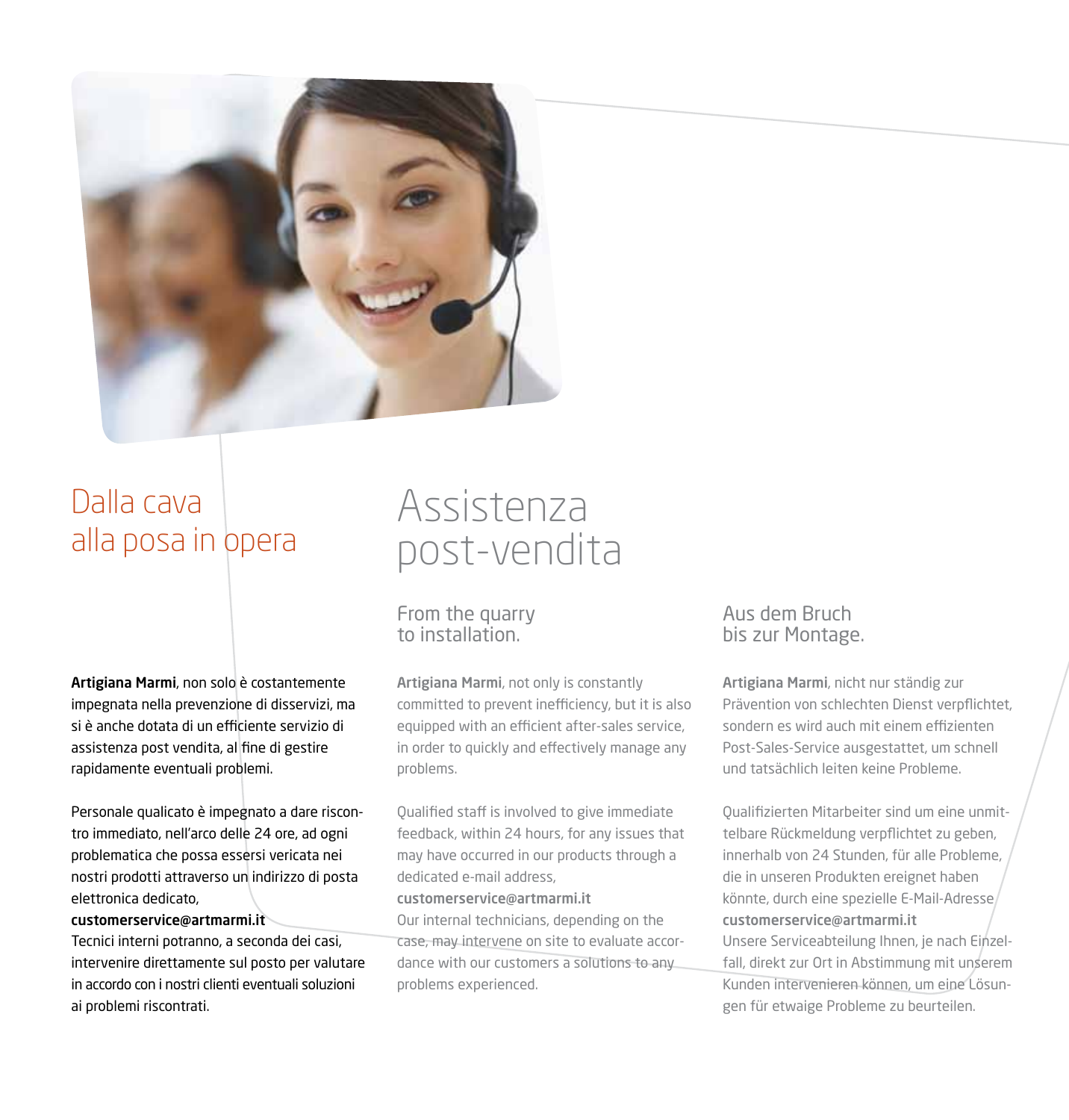Artigiana Marmi srl © tutti i diritti riservati

Grafica Zaccone Guerra Studio Associato

Stampa Grapho 5

Foto Archivio Artigiana Marmi

Si ringrazia PEDINI CUCINE